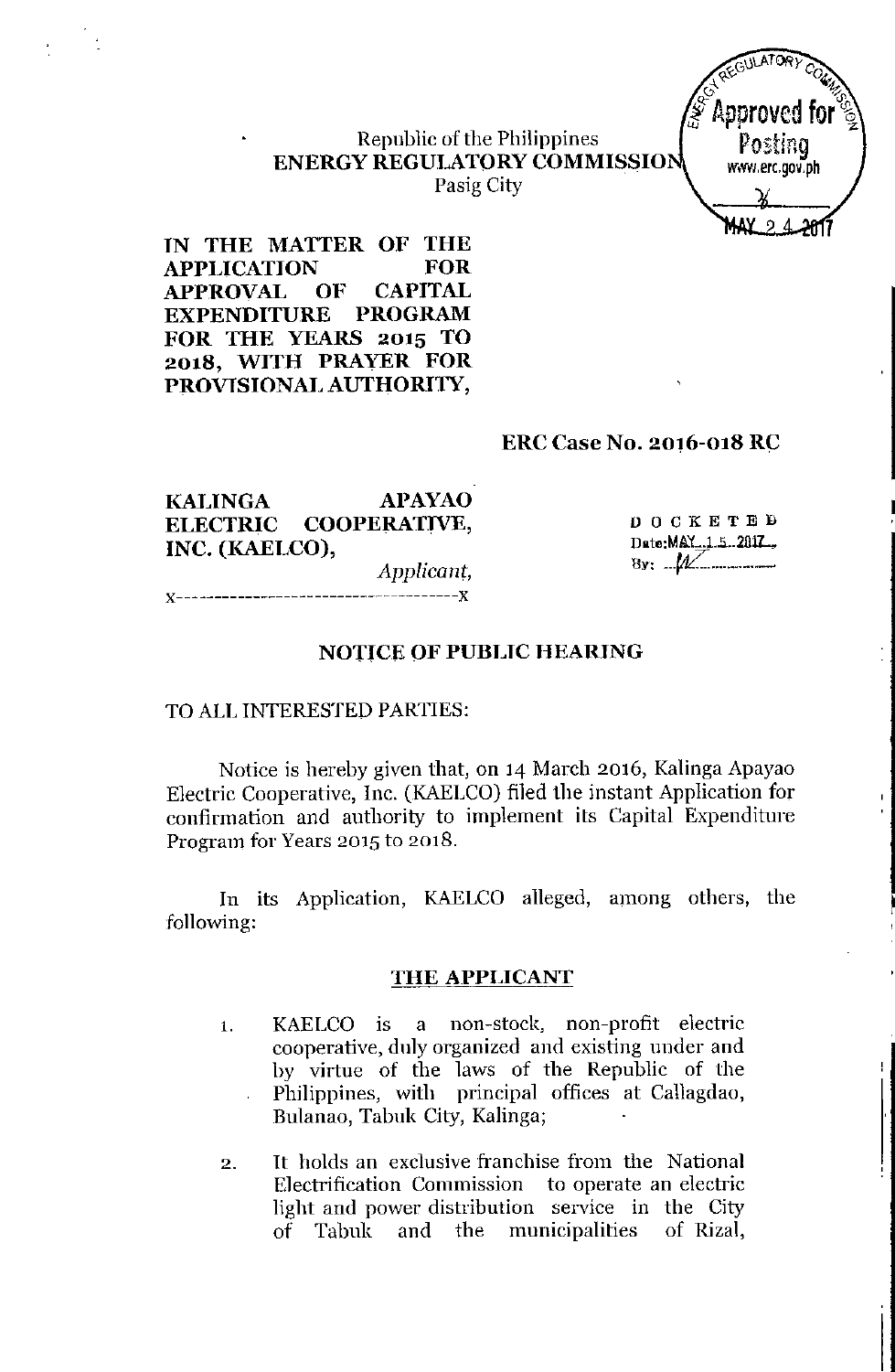Pinukpuk, Balbalan, Pasil, Tanudan,Tinglayan and Lubuagan, all in the province of Kalinga, as well as the municipalities of Conner, Calanasan and Kabugao, in the province of Apayao;

# **LEGAL BASIS FOR THE APPLICATION**

3. Pursuant to Republic ActNo. 9136, ERC Resolution 26, Series of 2009 and other laws and rules, and in line with its mandate to provide safe, quality, efficient and reliable electric service to its consumers, KAELCO seeks approval, confirmation and authority from this Honorable Commission to implement its proposed capital expenditure program for Years 2015 to 2018.

# **THE PROPOSED PROJECTS**

4. The proposed projects are presented below, as follows, to wit:

| No.              | <b>Proposed Projects</b>                                                                                                      | Project<br><b>Type</b>      | Project<br><b>Duration</b> | Project Cost, PhP |
|------------------|-------------------------------------------------------------------------------------------------------------------------------|-----------------------------|----------------------------|-------------------|
| 1.               | Construction of double circuit<br>and upgrading of 1-Ph to 3-Ph<br>Distribution Line at Dagupan<br>West, Tabuk City, Kalinga. | Capacity                    | 2016                       | 1,234,184.67      |
| 2.               | Procurement of new<br>Distribution<br>Transformers                                                                            | Capacity                    | 2015 to<br>2018            | 12,654,450.50     |
| 3.               | Procurement of new kWh<br>Meters and service drop wires                                                                       | Capacity                    | 2015 to<br>2018            | 22,659,160.00     |
| 4.               | <b>Installation of Automatic</b><br>Voltage<br>Regulator and capacitors                                                       | Power<br>Quality            | 2016                       | 1,045,000.00      |
| 5.               | Replacement of Rotten Wood<br>Poles and crossarms into Steel<br>Poles/Crossarms.                                              | Safety                      | 2015 to<br>2018            | 11,871,366.10     |
| $\overline{6}$ . | <b>Installation of Fault Circuit</b><br>Indicator                                                                             | Reliability                 | 2016 to<br>2018            | 6,000,000.00      |
| 7.               | Replacement of Defective and<br>Providing Additional Capacity<br>to Overloaded Distribution<br>Transformers                   | System<br>Loss<br>Reduction | 2015                       | 3,800,564.30      |
| 8.               | Installation of eight (8) units<br>Vacuum Circuit Reclosers with<br>single phase tripping                                     | Safety                      | 2016                       | 7,520,000.00      |
| 9.               | Relocation of 3-Phase<br>Distribution Line at the Old<br>Pasunglao Bridge at Calanan,<br>Tabuk City                           | Other<br>Network<br>Project | 2016                       | 573, 251.51       |
| 10.              | Replacement of old/defective<br>kWh meters                                                                                    | System<br>Loss<br>Reduction | 2015 to<br>2018            | 7,634,350.00      |

L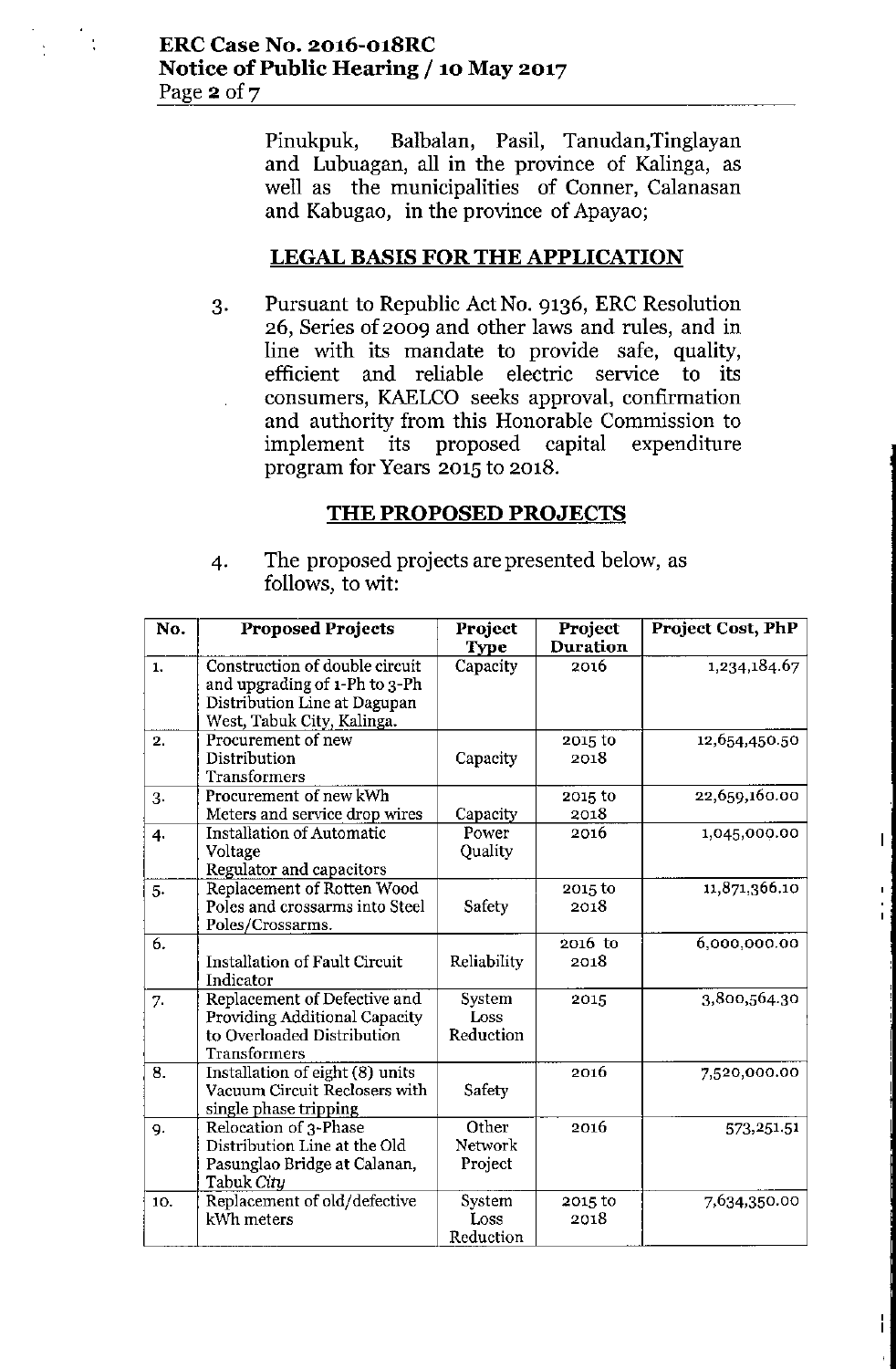## ERC Case No. 2016-018RC Notice of Public Hearing /10 May 2017 Page  $3$  of  $7$

| No. | <b>Proposed Projects</b>                                                                                                                                                                             | Project<br><b>Type</b>            | Project<br><b>Duration</b> | <b>Project Cost, PhP</b> |
|-----|------------------------------------------------------------------------------------------------------------------------------------------------------------------------------------------------------|-----------------------------------|----------------------------|--------------------------|
| 11. | <b>Computerization Projects</b>                                                                                                                                                                      | Non-<br><b>Network</b><br>project | 2015 to<br>2016            | 7,400,000.00             |
| 12. | Procurement of Read and Bill<br>gadgets and Line Printers                                                                                                                                            | Non-<br>Network<br>project        | 2016 to<br>2017            | 4,680,000.00             |
| 13. | <b>Construction of Multi-Purpose</b><br>Hall;<br>Concreting of the Main Office<br>ground and access road<br>towards motorpool, substation<br>and warehouse; and<br><b>Improvement of Sub-Offices</b> | Non-<br>Network<br>project        | 2016                       | 8,050,912.00             |
| 14. | Procurement of vehicles and<br>rehabilitation of the<br>Telelec/Terex                                                                                                                                | Non-<br>Network<br>project        | 2016<br>to<br>2017         | 20,000,000.00            |
| 15. | Procurement of Tools and<br>Testing<br>Equipments                                                                                                                                                    | Non-<br>Network<br>project        | 2015<br>to<br>2018         | 8,238,025.17             |
| 16. | <b>Procurement of Line Materials</b><br>for<br><b>Buffer Stocks</b>                                                                                                                                  | Non-<br>Network<br>project        | 2015<br>to<br>2018         | 15,192,528.00            |
|     | <b>Grand Total</b>                                                                                                                                                                                   | <u>138,553,792.25</u>             |                            |                          |

# CAPITAL EXPENDITURE PLAN

5. KAELCO's Capital Expenditure (CAPEX) Plan for the period 2015-2018 is discussed in detail in its Executive Summary, with technical and financial analysis and supporting data presented in ERCprescribed templates;

# FINANCIAL AND ECONOMIC EVALUATION

6. Financing Plan. KAELCO's proposed projects will be financed partly through its Reinvestment Fund for Sustainable Capital Expenditures (RFSC) and partly through loans from financial institutions. Loan amortizations will be paid out of the cooperative's collections of RFSC.The Table below presents CAPEX plan financiers to be pursued and the corresponding costs to be financed.

#### PROPOSED FINANCIERS AND CORRESPONDING DESIRED BORROWINGS

| Source of                      | <b>Project Costs</b>       | <b>Annual Project Cost (PhP)</b> |      |      |      |
|--------------------------------|----------------------------|----------------------------------|------|------|------|
| <b>Funds</b>                   | to be<br>Financed<br>(PhP) | 2015                             | 2016 | 2017 | 2018 |
| Internal<br>Financing<br>RFSC) | 8,853,007                  | 8,853,007                        |      |      |      |

I I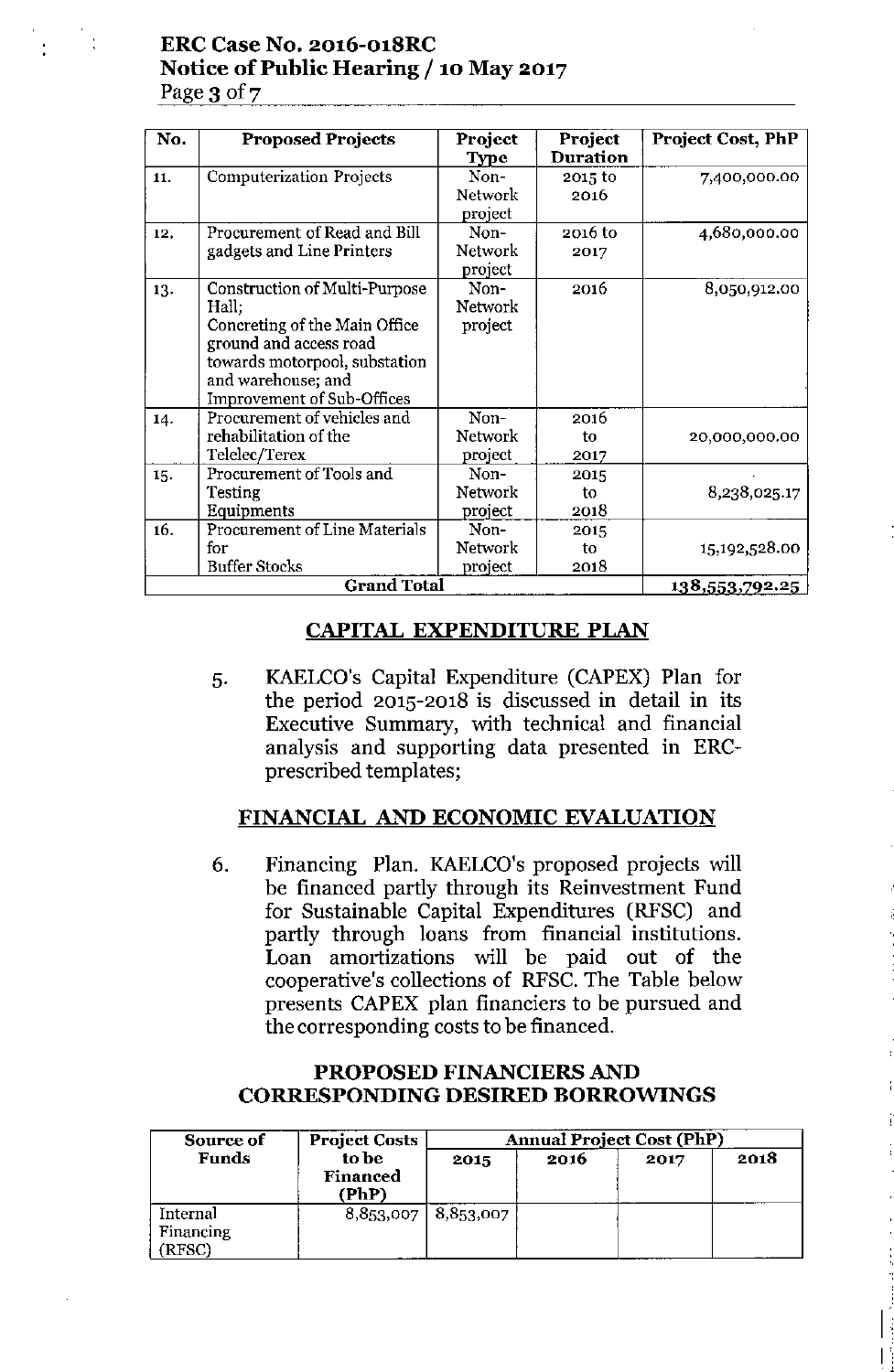| Land Bank of the<br>Phils. (LBP)  | 64,850,392 | $7,517,638$   30,060,293   16,041,225   11,231,235 |  |
|-----------------------------------|------------|----------------------------------------------------|--|
| Dev't Bank of the<br>Phils. (DBP) | 64,850,392 | $7,517,638$   30,060,293   16,041,225   11,231,235 |  |

7. Cash Flow. KAELCO's cash flow shows that it can viably pursue and implement the proposed CAPEX Plan and will determine the sufficiency of its RFSC Rate. The Table below presents the Projected Annual Cash Flow, to wit:  $\int$  is a set of the set of the set of the set of the set of the set of the set of the set of the set of the set of the set of the set of the set of the set of the set of the set of the set of the

## **SUMMARY OF ANNUAL CASH FLOW COST OF CAPEX PLAN**

|                        | <b>Total</b> (PhP | FINANCIAL REQUIREMENTS (PhP) |            |            |            |  |
|------------------------|-------------------|------------------------------|------------|------------|------------|--|
|                        |                   | 2015                         | 2016       | 2017       | 2018       |  |
| LBP                    | 64,850,392        | 7,517,638                    | 30,060,293 | 16,041,225 | 11,231,235 |  |
| <b>DBP</b>             | 64,850,392        | 7,517,638                    | 30,060,293 | 16,041,225 | 11,231,235 |  |
| Internal               | 8,853,007         | 8,853,007                    |            |            |            |  |
| Financing              |                   |                              |            |            |            |  |
| (RFSC)                 |                   |                              |            |            |            |  |
| <b>CAPEX</b><br>Permit | 1,385,537         | 1,385,537                    |            |            |            |  |
| Fee                    |                   |                              |            |            |            |  |
| Total<br><b>CAPEX</b>  | 139,939,328       | 25,273,820                   | 60,120,586 | 32,082,450 | 22,462,470 |  |
| Plan Cost to           |                   |                              |            |            |            |  |

8. Further, KAELCO also considered in the whole capital expenditure structure previous indebtedness incurred in financing past capital expenditure projects outstanding as of 2014, such that including the amortization of said indebtedness will have the cash flow as shown in the Table below, as follows:

# **SUMMARY OF CASH FLOW COST OF CAPEX PLAN INCLUDING AMORTIZATION OF PAST INDEBTEDNESS**

|                                                      | 2015<br>(PhP) | 2016<br>(PhP) | 2017<br>(PhP) | 2018<br>(PhP) | <b>TOTAL</b><br>fPhP) |
|------------------------------------------------------|---------------|---------------|---------------|---------------|-----------------------|
| from<br>Revenue<br><b>RFSC</b>                       | 14,568,771    | 16, 152, 704  | 17,854,772    | 19,660,600    | 68,236,847            |
| Plan<br><b>CAPEX</b><br>Internal<br>Financing (RFSC) | 8,853,008     |               |               |               | 8,853,008             |
| CAPEX Plan<br>Amortization                           | 2,569,934     | 11,376,786    | 15,436,035    | 17,740,329    | 47,123,084            |
| <b>CAPEX Permit Fee</b>                              | 1,385,538     |               |               |               | 1,385,538             |
| Sub-Total<br><b>CAPEX Plan Cost</b>                  | 12,808,480    | 11,376,786    | 15,436,035    | 17,740,329    | 57,361,630            |
| Previous Loan<br>Amortization                        | 5,288,724     | 5,288,724     | 5,288,724     | 5,288,724     | 21,154,896            |
| TotalCAPEX Plan<br>Cost                              | 18,097,204    | 16,665,510    | 20,724,759    | 23,029,053    | 78,516,526            |
| Net Cash Flow                                        | (3,528,433)   | (512,806)     | (2,869,987)   | (3,368,453)   | (10, 279, 679)        |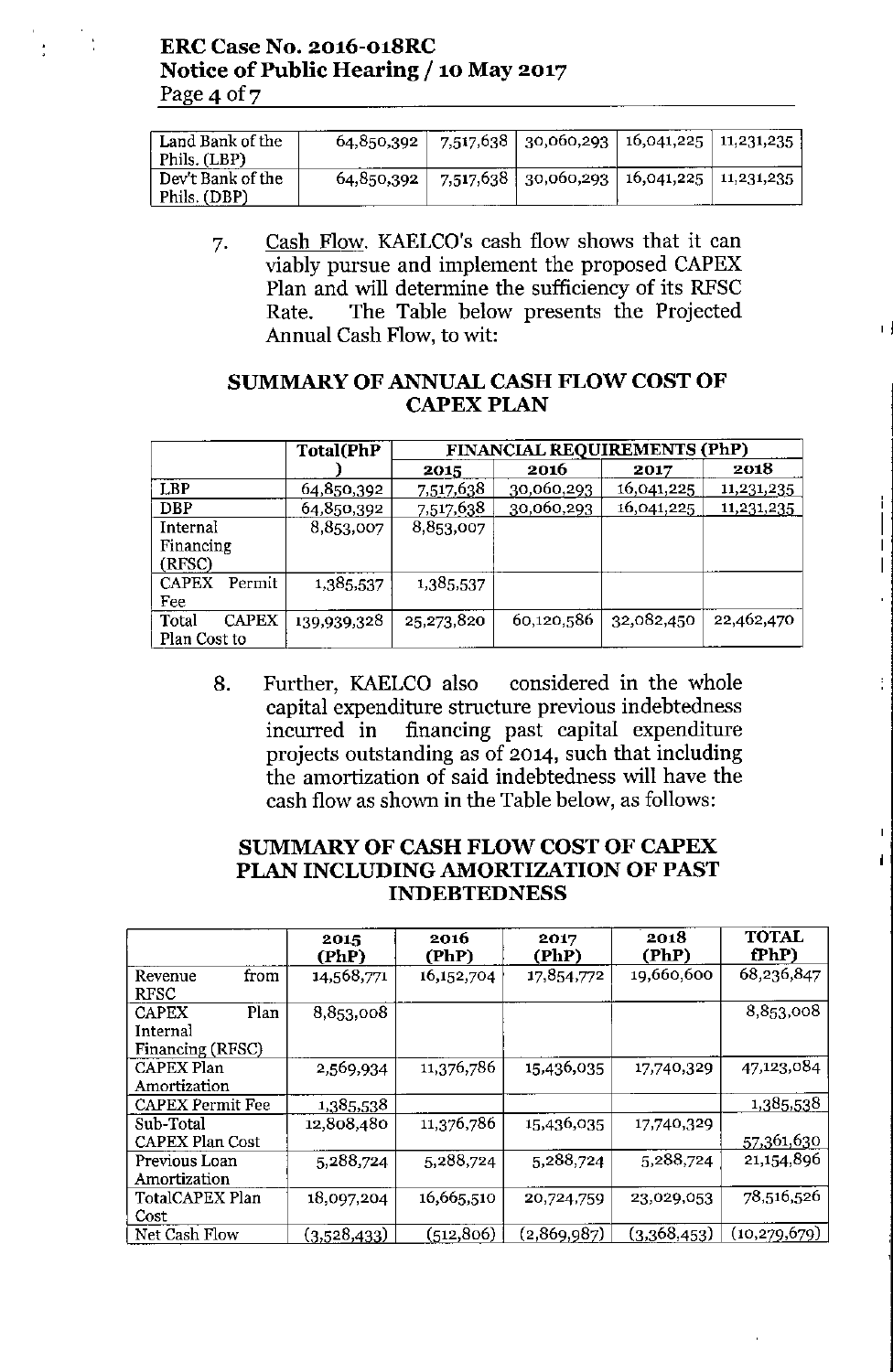## **ERC Case No. 2016-o18RC Notice of Public Hearing / 10 May 2017** Page  $5$  of  $7$

9. Rate Impact Analysis. The CAPEX Plan was envisioned to bring the most value to consumers at the most reasonable and justifiable electricity rates, such that implementation of the proposed projects will have a reasonable rate impact of PhPo.o802, per kWh, as shown in the Table below, to wit:

## **EXCERPTS FROM CASH FLOW ANALYSIS SHOWING THE RATE IMPACT IN TERMS OF** RATE PER KWH

|                                                                          | 2015<br>(PhP) | 2016<br>(PhP) | 2017<br>(PhP) | 2018<br>(PhP) | <b>TOTAL</b><br>(PhP) |
|--------------------------------------------------------------------------|---------------|---------------|---------------|---------------|-----------------------|
| kWh Sales<br>Forecast                                                    | 27,364,333    | 30,339,413    | 33,536,386    | 36,928,250    | 128,168,382           |
| <b>Current RFSC</b><br>Rate per kWh                                      | 0.5324        | 0.5324        | 0.5324        | 0.5324        | 0.5324                |
| <b>Annual Revenue</b><br>Cash Flow from<br><b>RFSC Rate</b>              | 14,568,771    | 16,152,704    | 17,854,772    | 19,660,600    | 68,236,847            |
| <b>CAPEX Plan Cost</b><br>Cash Flow                                      | 18,097,204    | 16,665,510    | 20,724,759    | 23,029,053    | 78,516,526            |
| Indicative<br>Additional<br>Revenue<br>Requirement                       | 3,528,433     | 512,806       | 2,869,987     | 3,368,453     | 10,279,679            |
| <b>Current RFSC</b><br>Rate per kWh                                      | 0.5324        | 0.5324        | 0.5324        | 0.5324        | 0.5324                |
| <b>CAPEX Plan Cost</b><br>Cash Flow<br><b>Indicative Rate</b><br>per kWh | 0.6613        | 0.5493        | 0.6180        | 0.6236        | 0.6126                |
| <b>Adjusted RFSC</b><br>Rate per kWh                                     | 0.1289        | 0.0169        | 0.0856        | 0.0912        | 0.0802                |

l~

## **ALLEGATIONS IN SUPPORT OF THE PRAYER FOR PROVISIONAL AUTHORITY**

- 10. Applicant repleads the foregoing allegations as may be material herein;
- 11. As shown in the table of proposed projects, some of the projects may require implementation while the instant application is pending evaluation of the Honorable Commission;
- 12. Further, unforeseen situations or occurrences may arise which might necessitate the immediate implementation of any of the proposed projects;
- 13. In view thereof, applicant respectfully moves for issuance of a provisional authority while the case is pending, to implement said projects as may be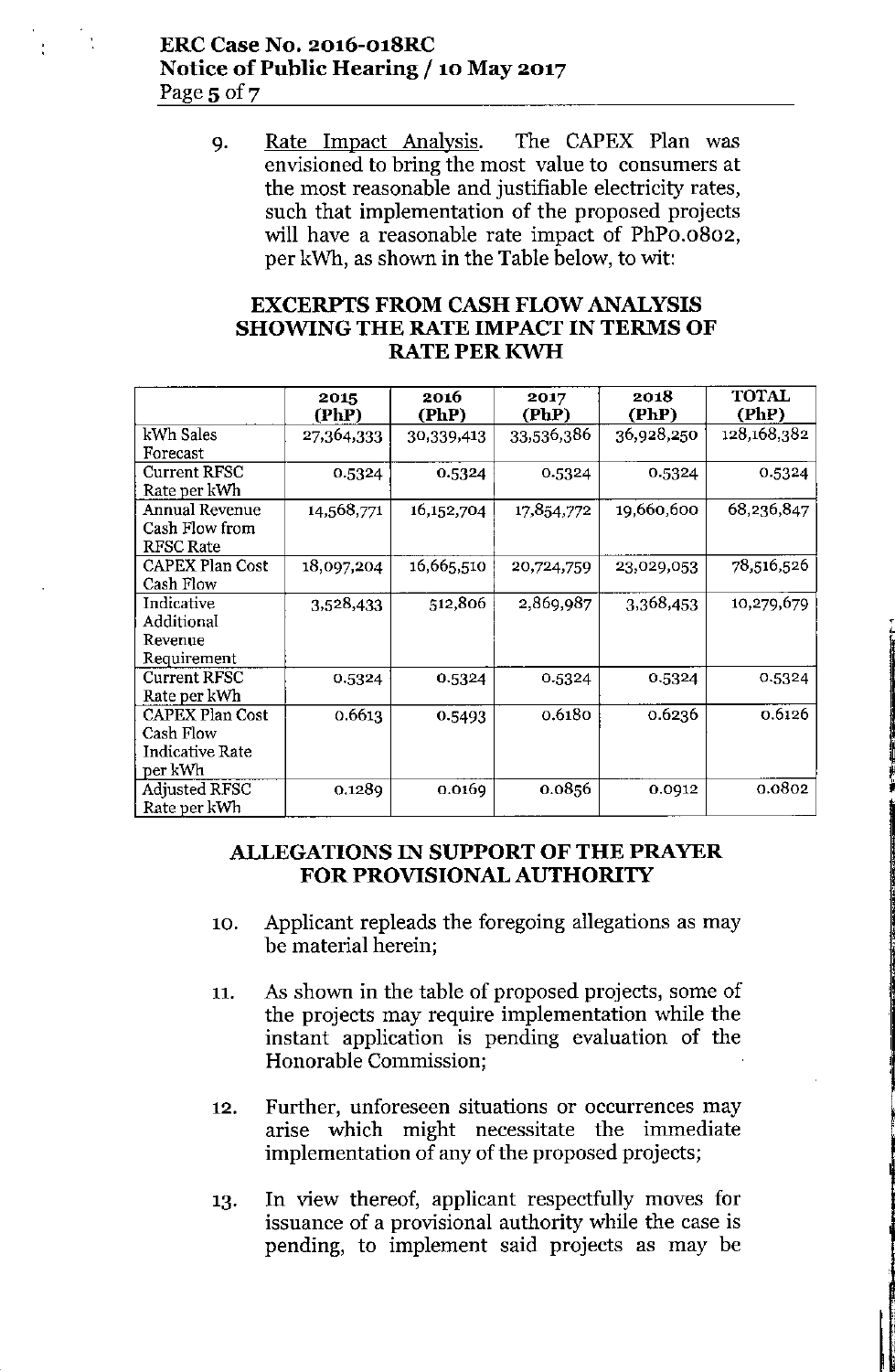deemed necessary and urgent under prevailing circumstances, to enable the cooperative to deliver a safe, more reliable and efficient electric service to its **consumers.**

## **DOCUMENTARY AND PRE-FILING REQUIREMENTS**

14. Finally, in compliance with the documentary as well as pre-filing requirements for the instant application, applicant is likewise submitting herewith the following documents, to wit:

| Annex A               | Executive Summary of Capital Expenditure Plan       |  |  |
|-----------------------|-----------------------------------------------------|--|--|
|                       | for 2015 - 2018, presented in ERG-prescribed        |  |  |
|                       | templates                                           |  |  |
| Annexes $B$ to $B$ -1 | Affidavit of Posting with Notice to Consumers       |  |  |
| Annex C               | Affidavit of Undertaking that the corresponding     |  |  |
|                       | application for approval of concerned agencies      |  |  |
|                       | shall be filed, when required                       |  |  |
| Annex D               | Judicial Affidavit in Support of the Prayer for     |  |  |
|                       | <b>Provisional Authority</b>                        |  |  |
| Annexes $E$ to $E$ -1 | Proof of furnishing of copies of the Application to |  |  |
|                       | the Sangguniang Panlungsod of Tabuk City and        |  |  |
|                       | Sangguniang Panlalawigan of Kalinga                 |  |  |
| and  <br>F<br>Annexes | Publication of the Application in a newspaper of    |  |  |
| series                | general circulation within KAELCO's franchise area  |  |  |
|                       | or where it principally operates, with Affidavit of |  |  |
|                       | Publication                                         |  |  |

#### **PAYER**

**WHEREFORE,** premises considered, KAELCO respectfully prays of this Honorable Commission that:

- 1. During the pendency of the *instant* application, a provisional authority be issued permitting KAELCO to implement the proposed projects as any of these becomes urgently necessary under prevailing **circumstances;**
- 2. After due notice and hearing, the cooperative's Capital Expenditure Program for 2015 to 2018 be granted accordingly.

Finding the said Application to be sufficient in substance, with the required fees having been paid, pursuant to Section 4, Rule 13 of the Commission's 2006 Rules of Practice and Procedure (2006 RPP), the same is hereby set for determination of compliance with the

1